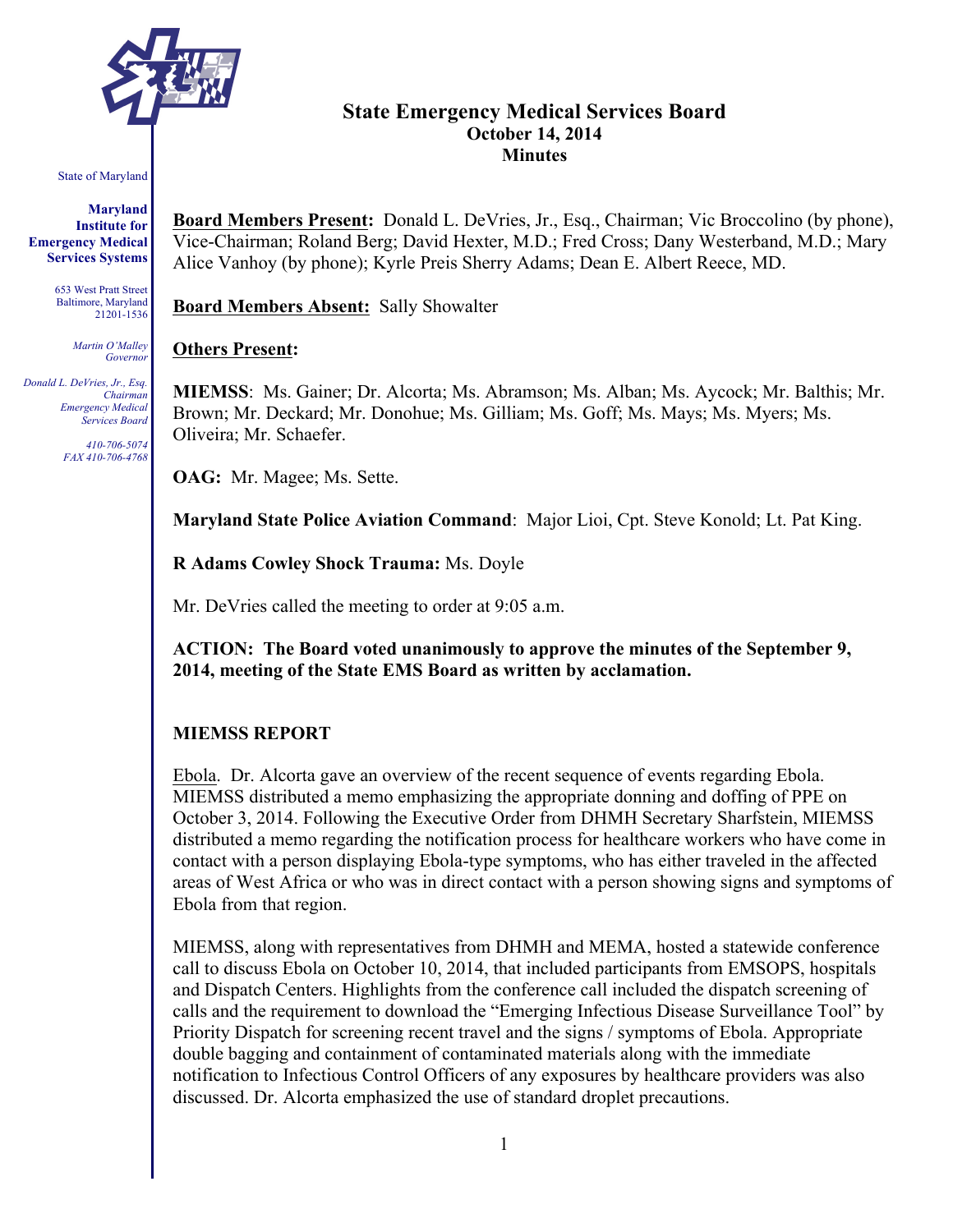Ms. Adams added that she and Dr. Alcorta are working closely assuring loop closures regarding identified suspicious encounters.

Mr. Berg asked for clarification on recommended PPE Equipment for use in suspected Ebola cases. Ms. Adams said the CDC recommends use of a single-use (disposable) fluid-resistant or impermeable gown that extends to at least mid-calf or coverall without integrated hood. A discussion ensued regarding the doffing of PPE in the hospital setting including isolated space availability. Ms. Adams added that every hospital should be able to screen appropriately and isolate a suspected Ebola patient, but every hospital does not have the complex ICU skills and equipment for long term quantum care.

In response to Dr. Reece's question regarding hospital coordination for potential Ebola patients, Dr. Alcorta said that Johns Hopkins and the University of Maryland Medical Center's infectious disease teams are sharing plans with DHMH for synchronization of processes. Ms. Adams said that a team is being set up at Hopkins in an ICS structure. Dr. Alcorta added that there is will be a checklist in every ambulance that includes the contact information of the local health officer and that weekly EMSOPs, Commercial Services and PSAPs conference calls are planned to assure up to date coordinated information is disseminated.

Enterovirus D-68. Dr. Alcorta said Enterovirus D-68, which can cause prominent respiratory problems and affecting mostly children, is dramatically impacting hospital systems from the Midwest to the Southeast. Ms. Adams added that DHMH is tracking with ESSENCE. Influenza A has been documented in Maryland and it is critical for everyone to receive a flu shot.

Guidance to First Responders for the Active Assailant Incident. Dr. Alcorta said the final guidance document has been widely distributed. A process is being developed for the tracking of the services that have and have not implemented the recommendations. The Active Assailant Workgroup is still on any necessary updates or improvements to the document.

Patient Tracking. Dr. Alcorta said that MIEMSS is currently investigating integration between HC Standard (Patient Tracking) and eMEDS and added that MIEMSS is doing a comparison of the GER and ImageTrend integration products.

Mr. Balthis gave an update on the "Shell Shock" virus which allows mobile execution of an exploit to be launched against a UNIX Systems server and noted that some vendors immediately issued patches, but other such as CISCO are still working on a patch. Mr. Balthis advised everyone to check with their IT Departments if they are using UNIX systems.

### **SEMSAC REPORT**

Mr. Berg said that Vice Chairman, Jim Scheulen, chaired the October SEMSAC meeting. At the SEMSAC meeting, recognition was given to Dr. Allen Walker for his years of service representing the Academy of Pediatrics on SEMSAC.

The Action Steps for the EMS Plan were approved.

After a lengthy discussion, the SEMSAC approved recommending that the EMS Board approve the EMSOF Budgets as submitted.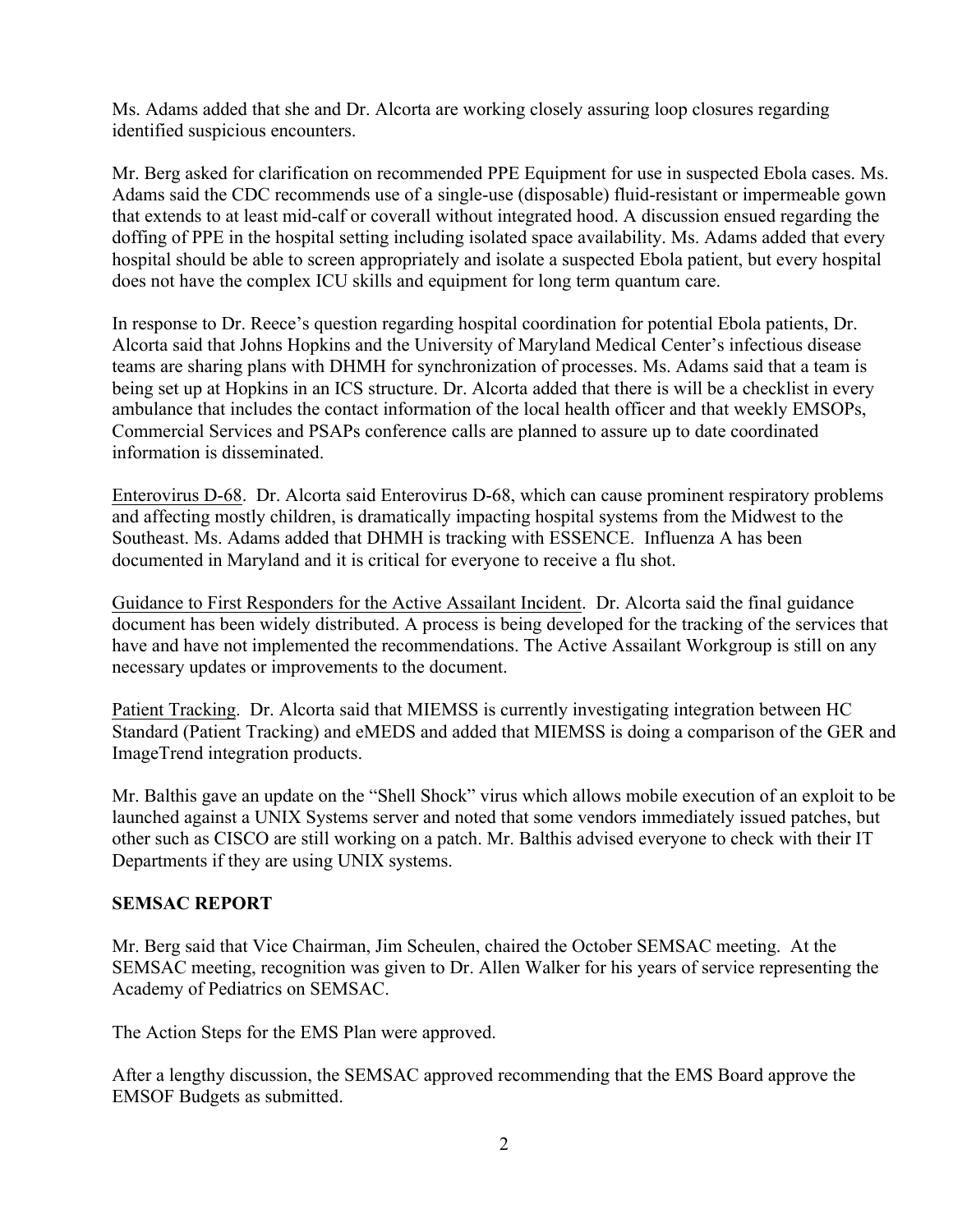Another discussion at the SEMSAC meeting encompassed the roles, responsibilities and mission of the SEMSAC; a workgroup, chaired by Jim Scheulen, was formed to discuss.

Mr. Berg noted that the first meeting of the SEMSAC subcommittee on Minimum Equipment Standards on Ambulances, Paramedic Units and Chase cars is scheduled for today at 1:30pm in room 212 at MIEMSS.

## **MSP AVIATION COMMAND UPDATE**

AW139 Transition. Major Lioi said that Trooper 5, Cumberland, completed their transition training on September 20, 2014; which marks the 6th Section in the State to fully transition to the AW139. The Baltimore Section, Trooper 1, is scheduled to begin transition training on October 27, 2014. He anticipates being fully transitioned by year's end.

Second in Command (SIC). Major Lioi said that six (6) SIC pilots have been hired with four (4) additional SIC pilots to be hired tomorrow, October 15, 2014. This leaves three (3) current SIC vacancies which the MSPAC Personnel Unit is pursuing.

Trooper 5 Ribbon Cutting Ceremony. Major Lioi reminded everyone that the MSPAC Trooper 5 Ribbon Cutting Ceremony for the Cumberland Section is tomorrow, October 15, 2014 at 1:00 PM. MSPAC hopes all the EMSOF Partners can be in attendance.

In response to Mr. Berg's question regarding the staffing of the second provider on the helicopter, Major Lioi said that since MSPAC EMS providers are sworn members, the process takes a little longer. There are currently four (4) or five (5) members in an Academy class and nineteen (19) medic vacancies from the allotted thirty-two (32) PINs.

### **MSFA UPDATE**

President Keller said that the MSFA is wrapping up Fire Prevention week. President Keller added that policies are being written to assure the proper handling of funding through the SAFER grant.

The MSFA will be recognizing the Fire Marshall's Office with a plaque, this Saturday, in celebration of their  $50<sup>th</sup>$  anniversary.

The next MSFA Executive meeting will be held on December 6 and 7, 2014, in Pocomoke City. There will be a fundraiser on Sunday to benefit the Betsy Marshall fund).

### **OLD BUSINESS**

EMS Plan. Mr. DeVries deferred the EMS Plan Action Steps to an upcoming meeting.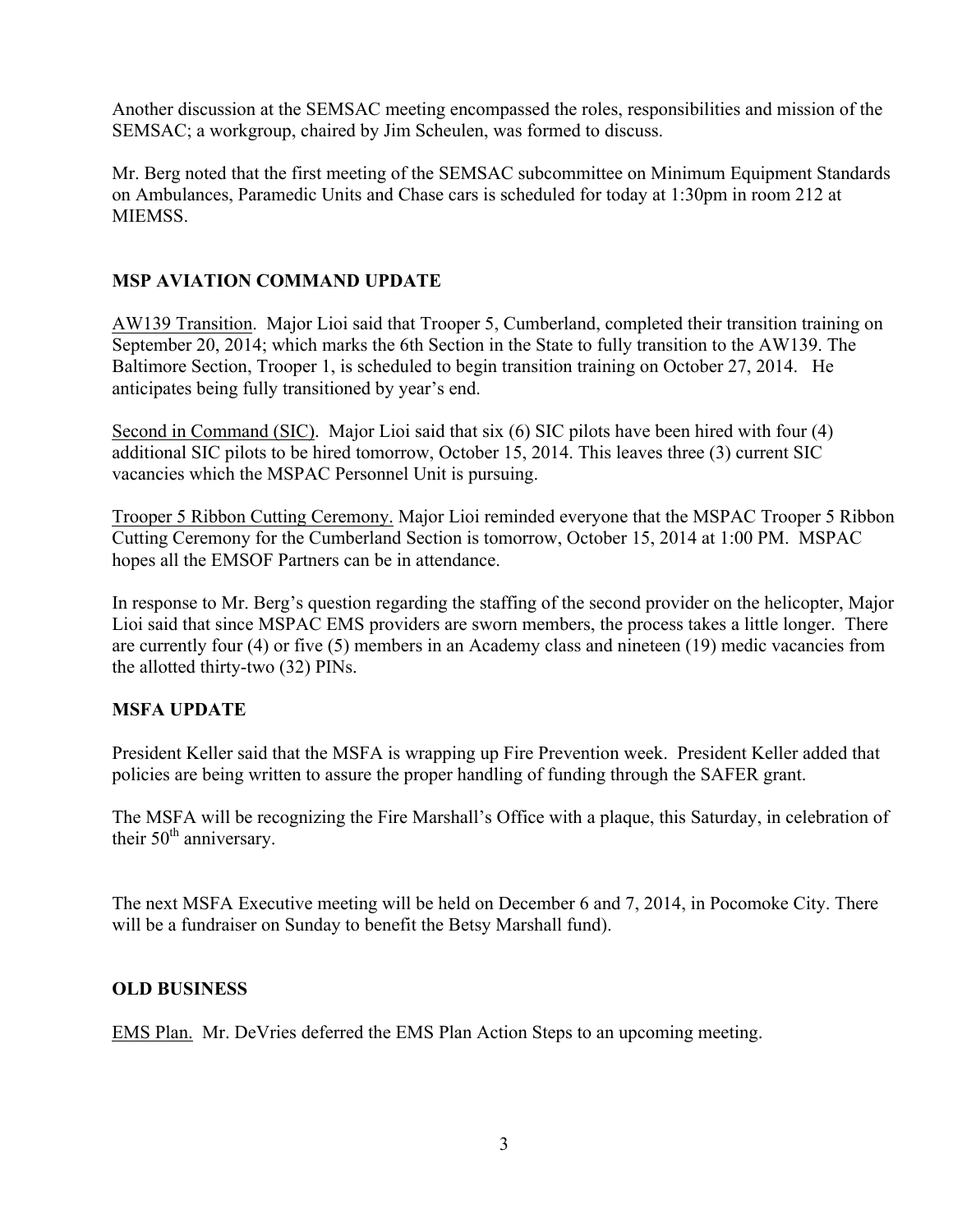#### **NEW BUSINESS**

EMS Protocol Updates. Dr. Alcorta highlighted some of the recommended changes such as the addition of magnesium sulphate for seizures especially in pregnant patients; the minor modification of the chronic ventilation protocol; the specialty care transport protocol modification; antibiotics, started by a hospital, can be monitored by an ALS provider; the addition of inter-nasal midazolam; the reduction in the use of backboards; removal of lactated ringers (iced) in favor of external ice packs; and the Active Assailant protocol. Dr. Alcorta said to contact the Office of the Medical Director for any questions or comments. The protocol changes will be presented to the EMS Board as an action item at the November meeting.

**NEXT MEETING:** Due to the state holiday, the next EMS Board meeting will be held on November 18, 2014 at 9am.

#### **Upon the motion of Dr. Reece, which was seconded by Ms. Adams, the Board adjourned to Closed Session.**

The purpose of the closed session was to carry out administrative functions under State Government Article §10-502 (b), to obtain legal advice from counsel under State Government Article § 10-508 (a) (7), and to discuss certain site reviews and maintain certain records and information in confidence as required by Health Occupations Article §14-506 (b) under State Government Article § 10-508 (a) (13).

The closed session was attended by:

**Board Members Present:** Donald L. DeVries, Jr., Esq., Chairman; Vic Broccolino (by phone), Vice-Chairman; Roland Berg; David Hexter, M.D.; Fred Cross; Dany Westerband, M.D.; Mary Alice Vanhoy (by phone); Kyrle Preis Sherry Adams; Dean E. Albert Reece, MD.

**Board Members Absent:** Sally Showalter

#### **Others Present:**

**MIEMSS**: Ms. Gainer; Dr. Alcorta; Ms. Abramson; Mr. Fiackos; Ms. Goff; Mr. Schaefer.

**OAG:** Mr. Magee; Ms. Sette (phone).

In closed session, the Board:

- 1. Approved the closed session minutes of the Board meetings of September 9 & 16, 2014;
- 2. Considered the FY16 budgets of the entities funded by MEMSOF;
- 3. Considered Educational Program Designations;
- 4. Considered CIC Designations; and
- 5. Reviewed EMS provider disciplinary actions.

The Board reconvened in Open Session.